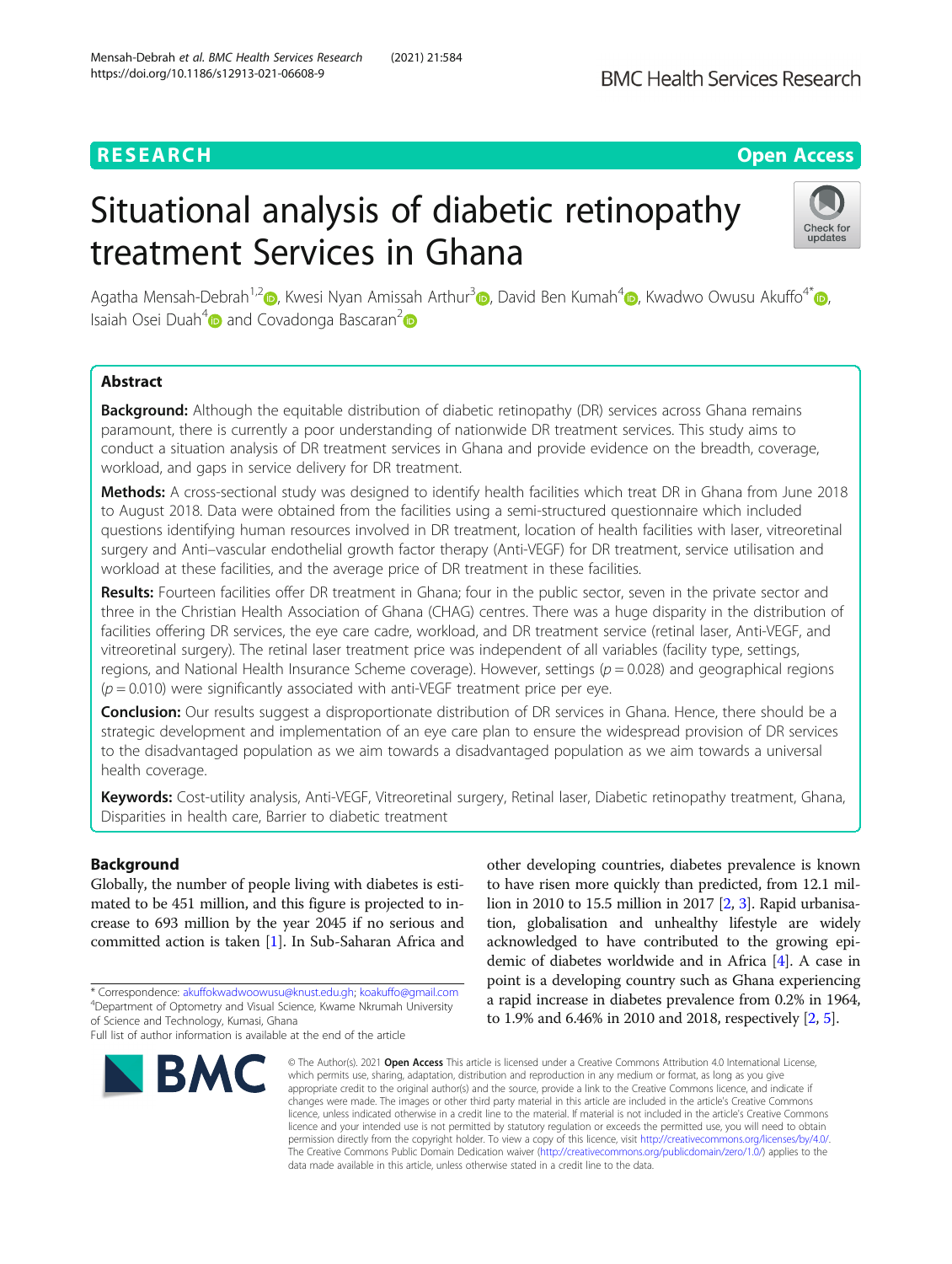One of the major complications of diabetes is the development of diabetic retinopathy (DR) [\[6](#page-10-0)]. Previous studies have shown that approximately one-third of people living with diabetes will develop DR and a third of those with DR will develop vision-threatening diabetic retinopathy (VTDR) [[6\]](#page-10-0). Moreover, the number of people with DR is projected to increase from 126.6 million in 2010 to 191.0 million by 2030, whilst global estimates show the number with VTDR will increase from 37.3 million to 56.3 million if immediate action is not taken [\[7](#page-10-0)]. DR is the leading cause of vision loss in the working-age population worldwide [[6,](#page-10-0) [8](#page-10-0)]. Few studies have been done on DR in Ghana, and all were centred on specific health facilities in the country using different age cut-offs. With the recent increase of diabetes in Ghana, retinopathies are set to rise, especially with life expectancy improvement. Therefore, it is imperative to know what services are in place to treat DR and where the gaps are to enable the planning of a more systematic DR screening service nationwide.

Though services for diabetic management have improved in recent years [\[9](#page-10-0)], screening and management for DR are not fully incorporated into the national diabetes program [\[9](#page-10-0), [10\]](#page-10-0). Integrating eye care services into the general health system helps strengthen the system for effective planning and service delivery [[11,](#page-10-0) [12\]](#page-10-0).

This study aims to conduct a situation analysis of DR treatment services in Ghana and provide evidence on the breadth, coverage, workload, and gaps in service delivery for DR treatment. Identifying these gaps will inform decisions and policies on where resources should be allocated. A robust treatment service on offer is essential when considering a more comprehensive population-based screening in the foreseeable future.

#### Materials and methods

#### Study design

The study employed a cross-sectional study design. All health facilities (e.g., public, private, faith-based or Non-Governmental Organisation (NGO)-based health facilities) identified to offer treatment services for DR in Ghana were included in the study. Since this study's purpose was to conduct a comprehensive situational analysis countrywide, all health facilities identified to offer treatment for DR in Ghana were included.

#### Study setting

Ghana is a lower middle-income country in West Africa located on the coast of the Gulf of Guinea with Accra as the capital. With a population of 24,658,823 and a growth rate of 2.5% according to the 2010 census [\[13](#page-10-0)], Ghana has one of the fastest growing populations in Africa. In 2017, Ghana's population increased to 28,833, 629 [\[14](#page-10-0)]. The country has a GDP per capita of 1513.46 USD and total expenditure on health is 3.6% [[15\]](#page-10-0). Life expectancy is estimated at 61.7 years and the country has an under five mortality rate of 78 per 1000 live births [[15\]](#page-10-0). The average poverty rate in Ghana is far higher in rural areas compared to urban centres in Ghana (37.9% for rural and 10.6% for urban). In addition, the average poverty reduction is far faster in urban areas than in rural areas (poverty rate is 4 times higher in rural areas than in urban areas) [[16](#page-10-0)]. The Upper East and Upper West Regions in Ghana on average have a third of its population living under the poverty line  $[16]$  $[16]$  $[16]$ . Figure [1](#page-2-0) is a map of Ghana showing the distribution of DR services across the ten administrative regions (please note that the administrative regions were increased to sixteen after the study was completed).

#### Eligibility criteria

All hospitals or clinics identified by regional ophthalmologists to offer some form of treatment for VTDR (laser, Anti-VEGF, VR surgery) in Ghana were included. Hospitals or clinics could be Government-based, faith-based, Quasi, private or NGO-based.

Christian Health Association of Ghana (CHAG) is a form of public private partnership in healthcare delivery. CHAG is a recognised agency (i.e., faith-based) of the Ministry of Health made up of a network of 344 health facilities and health training institutions owned by 33 different Christian Church Denominations. CHAG provides health care to the most vulnerable and underprivileged population groups in all regions of Ghana, particularly in the most remote areas.

Quasi facilities are facilities setup or supported by government, but managed privately.

Hospitals or Eye clinics in Ghana that did not offer any form of treatment for VTDR before 31st December 2017 were excluded from the study.

#### Participant recruitment

Study participants were ophthalmologists or vitreoretinal surgeons treating DR in identified facilities. To find such facilities, a survey questionnaire was sent to all regional ophthalmologists through an email forwarded by the National Eye Care Secretariat to identify study participants (Fig. [2](#page-3-0)). Regional ophthalmologists coordinate all regional eye care activities and have access to the database of regional eye care providers and their contacts. Regional ophthalmologists answered questions pertaining to which hospitals or clinics offer treatment for VTDR within their region since most treatments are done by ophthalmologists or Vitreoretinal (VR) surgeons. Hospitals or Clinic heads were then contacted to identify the person or persons responsible for DR treatment in their facility.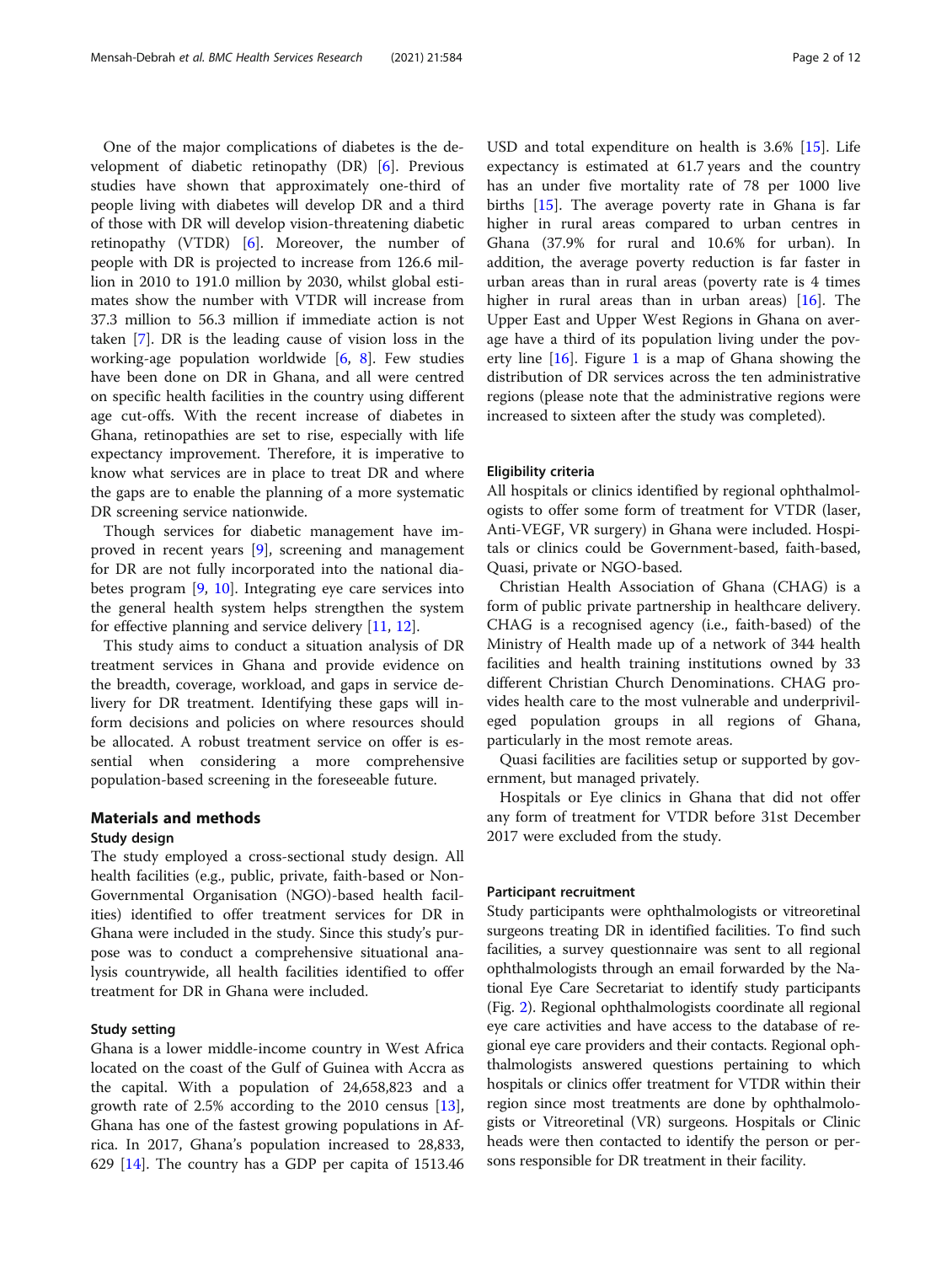<span id="page-2-0"></span>

#### Data collection

Semi-structured questionnaires were administered by the Principal Investigator (PI) to study participants to identify and assess DR treatment services in Ghana. The semistructured questionnaire had questions aimed at identifying human resources involved in DR treatment, location of health facilities which have retinal laser, VR surgery and Anti-VEGF for DR treatment, service utilisation and workload at these facilities, and the average price of DR treatment in these facilities. DR registers and records were examined to identify the number of retinal lasers, Anti-VEGF and VR surgeries performed in 2017. A checklist was also used to identify equipment used in DR treatment. Data collection covered a period from 11th June 2018 to 13th August 2018.

#### Quality control

Three Ophthalmologists in Africa, working in facilities with retinal laser took part in their work facilities in Africa took part in the pretesting of questionnaires. The questionnaires were edited as a result of the feedback received from the pretest. Questionnaires were written in English, which is the official language of Ghana. The principal investigator administered questionnaires and checklists personally. Data entered was double-checked to minimise errors.

#### Ethical approval

Ethical approval was obtained from the institutional review committees at the London School of Hygiene and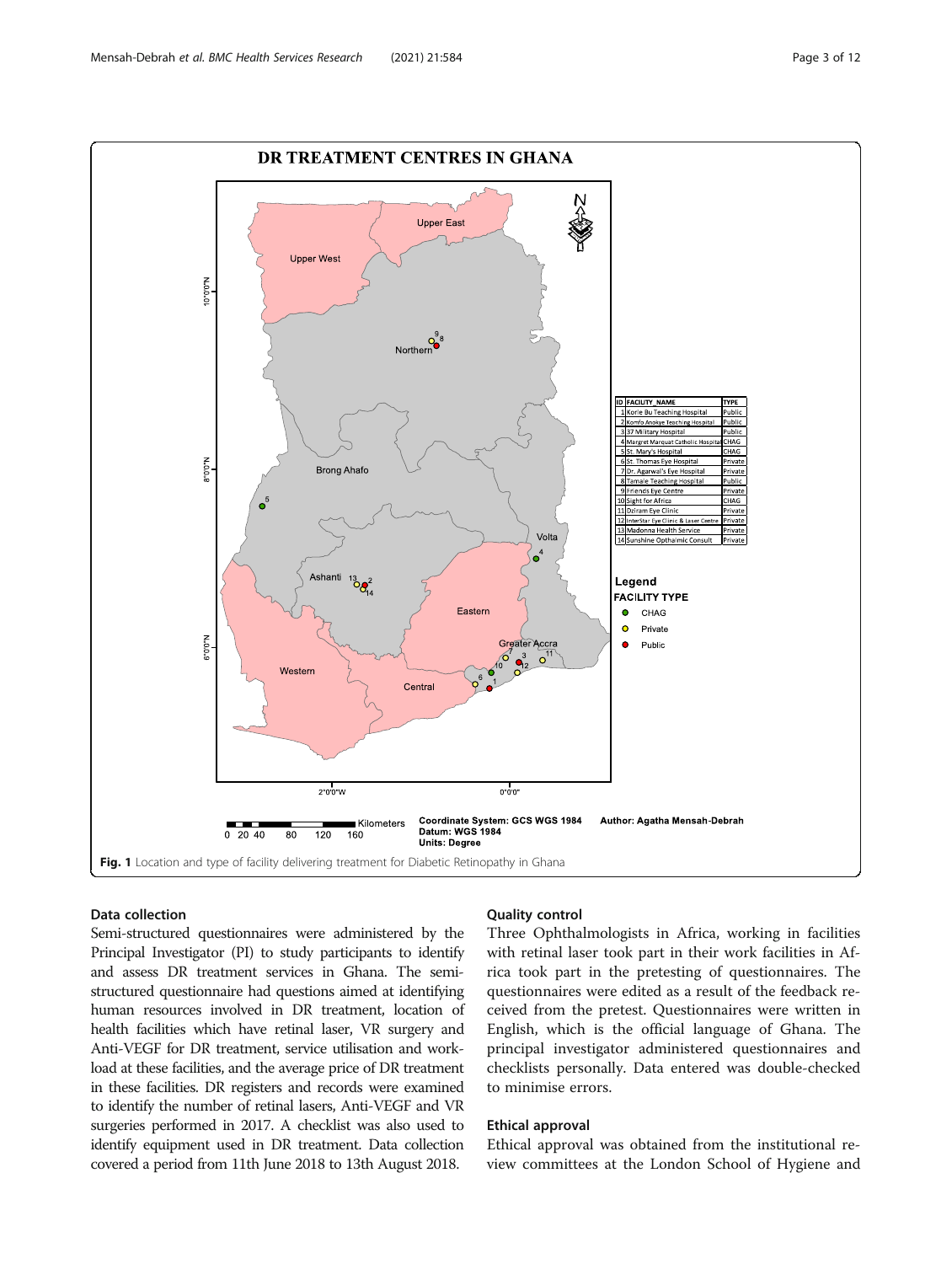<span id="page-3-0"></span>

Tropical Medicine (Reference Number: 15308) and the institutional review boards of three major hospitals in Ghana; namely Korle Bu Teaching Hospital (Reference Number: KBTH-IRB/00060/2018), Komfo Anokye Teaching Hospital (Reference Number: CHRPE/AP/328/ 18) and 37 Military Hospital (Reference Number: 37MH-IRB IPN/218/2018). Informed consent and permission were obtained from facility heads and study participants before interviews took place. Participant names were not included in questionnaires and facility names were excluded in reports. Facility names were replaced with codes to ensure confidentiality.

#### Data analysis

Data analysis was performed using Statistical Product and Service Solution (IBM Corporation IBM® SPSS® Statistics for Windows, Version 25.0 Armonk, NY) compatible with Windows 10. Multiple data cleaning was performed as part of data quality checks. The analytic sample comprised the health facilities treating DR. Descriptive statistics were used to assess the frequencies and proportions of demographic variables (facility type, settings, regions, and other DR service parameters). The association between demographic variables and the price of DR treatments were investigated using a one-way analysis of variance (ANOVA). Statistical significance was set at  $p < 0.05$ .

#### Results

Fourteen eye care facilities were identified to fulfil the inclusion criteria and all of them agreed to participate in the study (see Fig. [1](#page-2-0) and Table [1](#page-4-0)). All facilities participated in the study (100% response rate). Seven facilities were private, four were public and three were faithbased, part of the CHAG.

#### Diabetic retinopathy treatment facilities

Table [2](#page-5-0) presents the demographic profile of the fourteen facilities offering DR treatment services in Ghana. The majority were private facilities (50.0%) and were located in urban settings (78.6%). Most of the facilities were concentrated in the Greater Accra (50.0%) and Ashanti (21.4%) and with a fewer in the Brong Ahafo (7.1%) and Volta Regions (7.1%).

Most of the facilities treated DR based on the clinical expertise defined as the proficiency and judgement made by individual clinicians acquired through experience and practice intended to optimize or improve patient care (66.7%). A greater proportion of the facilities (64.3%) reported using a reciprocal referral pathway; thus, physicians at the same or higher level of health care system refer to each other and vice versa with the aim of getting feedback from referral facilities. With respect to DR treatments, the following were recorded for the procedures: Anti-VEGF (42.9%); retinal laser photocoagulation (35.7%) and vitreoretinal surgery (21.4%). The majority (51.9%) of the facilities indicated that an ophthalmologist treated DR, and most (33.3%) received continuing medical education through workshops. A preponderance (78.6%) of the facilities had DR treatment records; however, many (78.6%) had no NHIS coverage (Table [2](#page-5-0)).

#### Human resource treating diabetic retinopathy in Ghana

Non-surgical DR treatment in Ghana is delivered by 19 General Ophthalmologists, 11 vitreoretinal surgeons, eight ophthalmic nurses and one optometrist. The distribution of these eye care professionals across setting,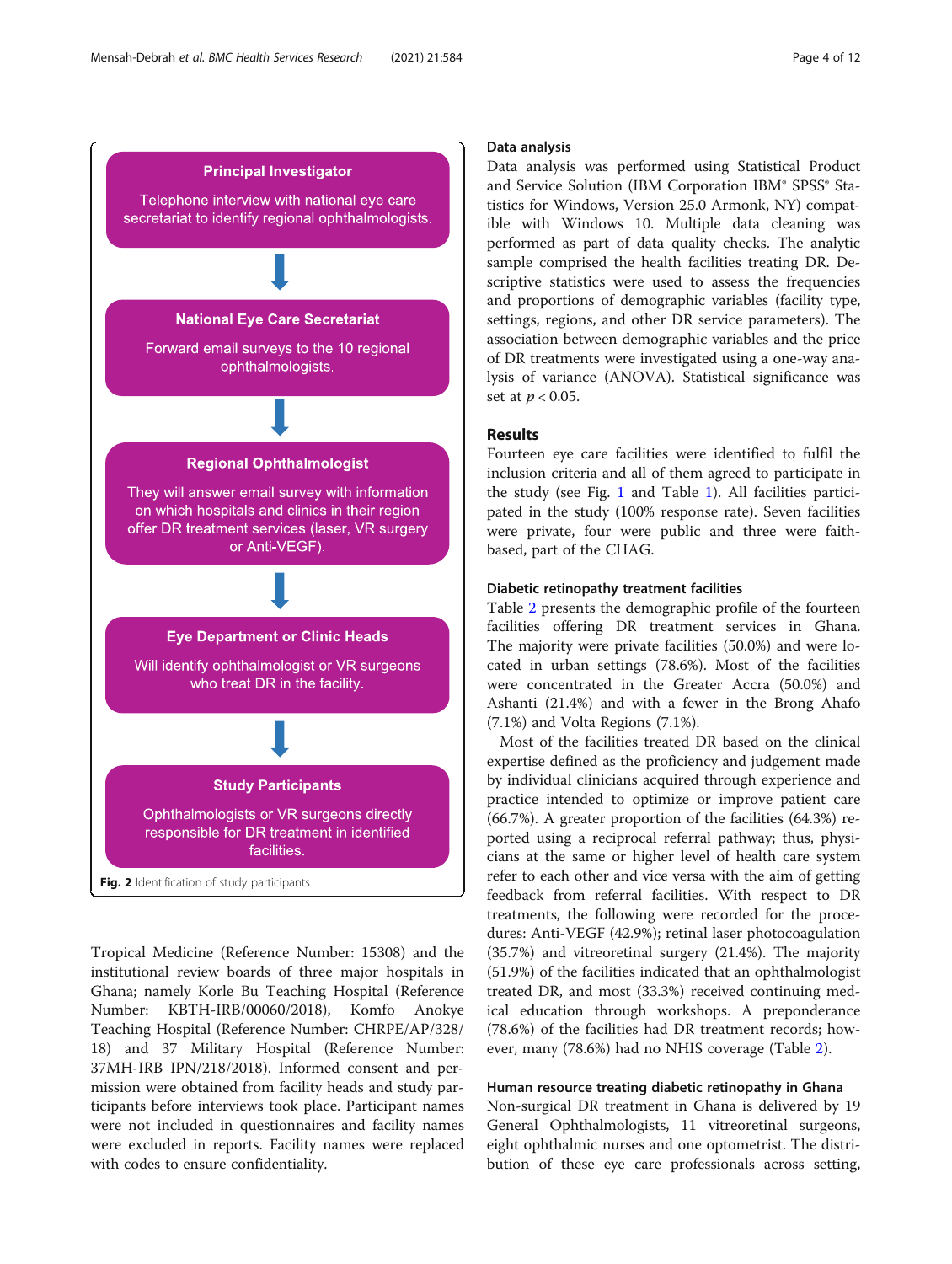| N              | <b>Facility Name</b>                  | Region        | Type of facility |
|----------------|---------------------------------------|---------------|------------------|
|                | Korle Bu Teaching Hospital            | Greater Accra | Public           |
| 2              | Komfo Anokye Teaching Hospital        | Ashanti       | Public           |
| 3              | 37 Military Hospital                  | Greater Accra | Public           |
| $\overline{4}$ | Margret Marguart Catholic Hospital    | Volta         | <b>CHAG</b>      |
| 5              | St. Mary's Hospital                   | Brong-Ahafo   | <b>CHAG</b>      |
| 6              | St. Thomas Eye Hospital               | Greater Accra | Private          |
| 7              | Dr. Agarwal's Eye Hospital            | Greater Accra | Private          |
| 8              | Tamale Teaching Hospital              | Northern      | Public           |
| 9              | Friends Eye Centre                    | Northern      | Private          |
| 10             | Sight for Africa                      | Greater Accra | <b>CHAG</b>      |
| 11             | Dziram Eye Clinic                     | Greater Accra | Private          |
| 12             | Interstar Eye Clinic and Laser Centre | Greater Accra | Private          |
| 13             | Madonna Health Services               | Ashanti       | Private          |
| 14             | Sunshine Ophthalmic Consult           | Ashanti       | Private          |

<span id="page-4-0"></span>Table 1 List of Eligible Eye Care Facilities

facility types and regions in Ghana is shown in Table [3](#page-7-0). All 11 vitreoretinal surgeons (100%) and one optometrist were only practising in private urban facilities. The majority of ophthalmologists and ophthalmic nurses were practising in an urban setting (78.9% versus 62.5%, respectively).

In terms of distribution across the regions of Ghana, eye care professionals were found in only five regions of Ghana; namely Greater-Accra, Ashanti, Northern and Brong Ahafo, Volta), with ophthalmologists having a representation in all four regions.

The distribution of the total workload across setting, facility types and regions in Ghana is shown in Table [3](#page-7-0). Workload is defined as the total number of eyes treated for DR using retinal lasers, Anti-VEGF, or VR surgery. The total number of people treated is the total number of persons who visited the health facilities for DR treatment (the number of treatments received by a person is counted as one).

#### Equipment for diabetic retinopathy treatment in Ghana

There are variations in the geographical location and distribution of equipment used in DR treatment (Table [3](#page-7-0)). A total of nine retinal cameras, ten retinal laser machines and seven OCT machines were enumerated in the study. Interestingly, most of the retinal lasers (70%) are concentrated in the Greater Accra region, with only one retinal laser located in the Ashanti, Brong Ahafo and Volta Regions of Ghana. Similarly, most retinal cameras are concentrated in the Greater Accra region (55.6%). All OCT machines were found in urban settings (100%). Thus, there is a gap in equipment availability, especially in the extreme north and south-western part of Ghana.

#### Utilisation of diabetic retinopathy treatment Services in Ghana

The level of utilization of DR treatment Services utilisation (in terms of the number of eyes treated) in Ghana is also shown in Table [3](#page-7-0). The majority of retinal lasers to treat DR were performed in private facilities (82.3%) and urban settings (98.7%). Similarly, Anti-VEGF treatment for DR was done in the private sector facilities (86.6%) and urban settings (99.4%). Of note, all vitreoretinal surgeries were performed in urban settings and the Greater Accra region.

#### Price of diabetic retinopathy treatment in Ghana

The price of recommended DR treatments (anti-VEGF injection and retinal laser photocoagulation) varied across different settings, facility types and regions in Ghana (Table [4\)](#page-9-0). No factor was significantly associated  $(p > 0.05$ , for all) with price per retinal laser treatment in our analyses. However, geographical settings (F-statistic F (1,12) = 6.22,  $p = 0.028$ ) and Regions (F-statistic F (4, 9) = 6.38,  $p = 0.010$ ) significantly influenced price per eye of Anti-VEGF treatments. Post Hoc test for the Regions Variable was not statistically feasible because two subgroups had fewer than two cases. The price per eye of Anti-VEGF treatment on average was significantly higher in the urban settings (500GHS) compared to the rural setting (133.3GHS). The average price in the Greater Accra region was more than two times higher compared to that in the Ashanti region of Ghana.

#### National assessment of diabetic retinopathy treatment services

The Ghana National Eye Care Unit completed a structured questionnaire aimed at understanding DR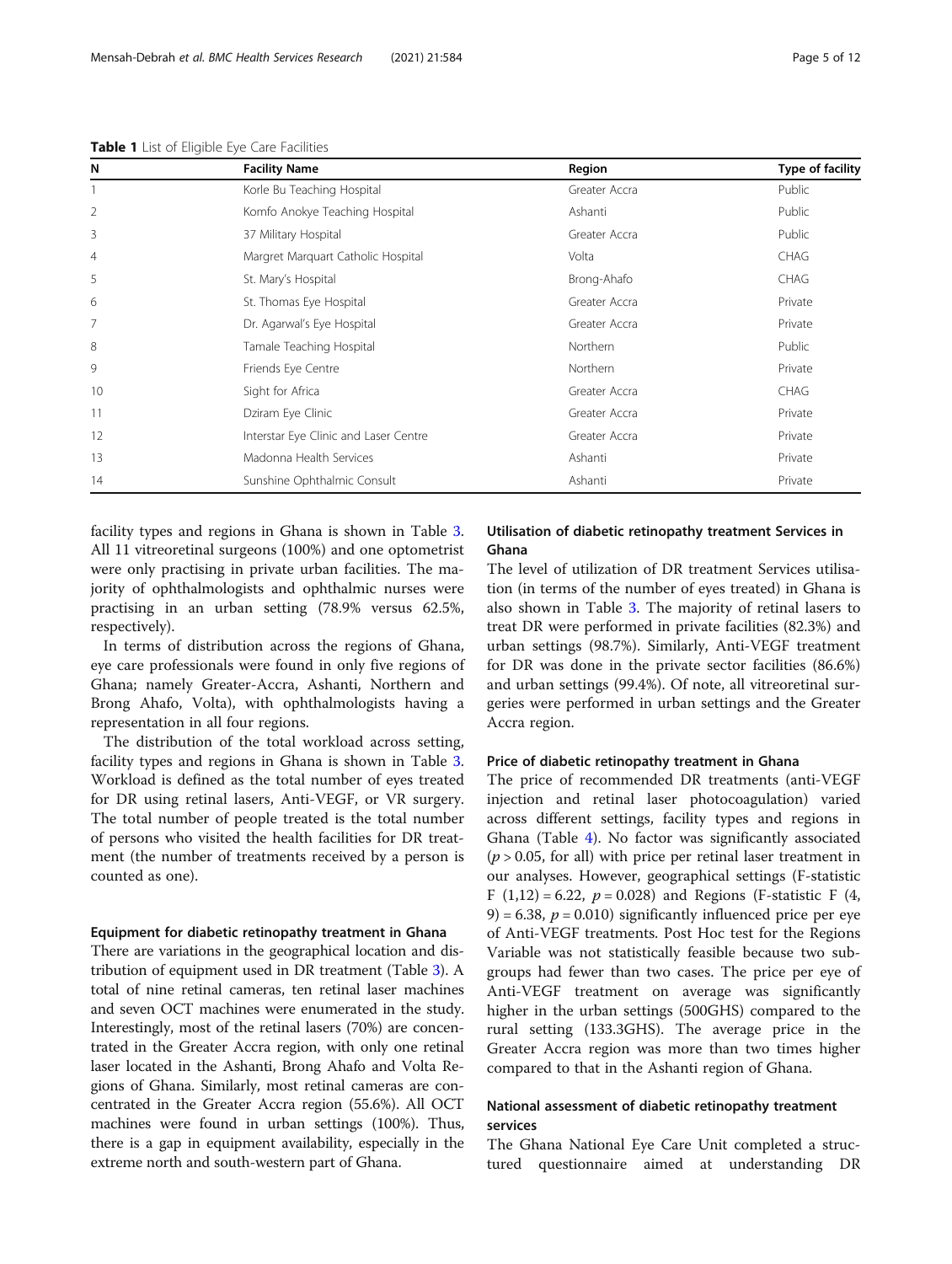<span id="page-5-0"></span>

| Variable                                             | n              | %    |
|------------------------------------------------------|----------------|------|
| <b>Facility type</b>                                 |                |      |
| Public                                               | $\overline{4}$ | 28.6 |
| CHAG                                                 | 3              | 21.4 |
| Private                                              | 7              | 50.0 |
| Setting                                              |                |      |
| Rural                                                | 3              | 21.4 |
| Urban                                                | 11             | 78.6 |
| Regions with diabetic retinopathy treatment services |                |      |
| Greater Accra Region                                 | $\overline{7}$ | 50.0 |
| Ashanti Region                                       | 3              | 21.4 |
| Northern Region                                      | $\overline{2}$ | 14.3 |
| Brong Ahafo Region                                   | $\mathbf{1}$   | 7.1  |
| Volta Region                                         | $\mathbf{1}$   | 7.1  |
| Guidelines for diabetic retinopathy                  |                |      |
| ICO guidelines                                       | 6              | 33.3 |
| Clinical expertise                                   | 12             | 66.7 |
| Routine diabetic examination                         |                |      |
| No                                                   | $\overline{7}$ | 50.0 |
| Yes                                                  | $\overline{7}$ | 50.0 |
| Referral pathway                                     |                |      |
| One way                                              | 5              | 35.7 |
| Reciprocal                                           | 9              | 64.3 |
| Diabetic retinopathy treatments                      |                |      |
| Retinal Laser                                        | 10             | 35.7 |
| Anti-VEGF                                            | 12             | 42.9 |
| Vitreoretinal surgery                                | 6              | 21.4 |
| Health professionals treating diabetic retinopathy   |                |      |
| Vitreoretinal surgeon                                | 11             | 28.2 |
| Ophthalmologists                                     | 19             | 48.7 |
| Optometrists                                         | $\mathbf{1}$   | 2.6  |
| Ophthalmic nurses                                    | 8              | 20.5 |
| Continuing medical education                         |                |      |
| Formal training by a regulated body                  | $\overline{7}$ | 25.9 |
| Regular informal updates                             | 5              | 18.5 |
| Workshops                                            | 9              | 33.3 |
| Updates on guidelines                                | 6              | 22.2 |
| Records on diabetic retinopathy treatments           |                |      |
| No                                                   | 3              | 21.4 |
| Yes                                                  | 11             | 78.6 |
| Indicators that are monitored                        |                |      |
| Type of treatment                                    | 11             | 26.8 |
| Eye treated                                          | 11             | 26.8 |
| Number of times eye treated                          | 9              | 22.0 |
| Visual acuity after treatment                        | 10             | 24.4 |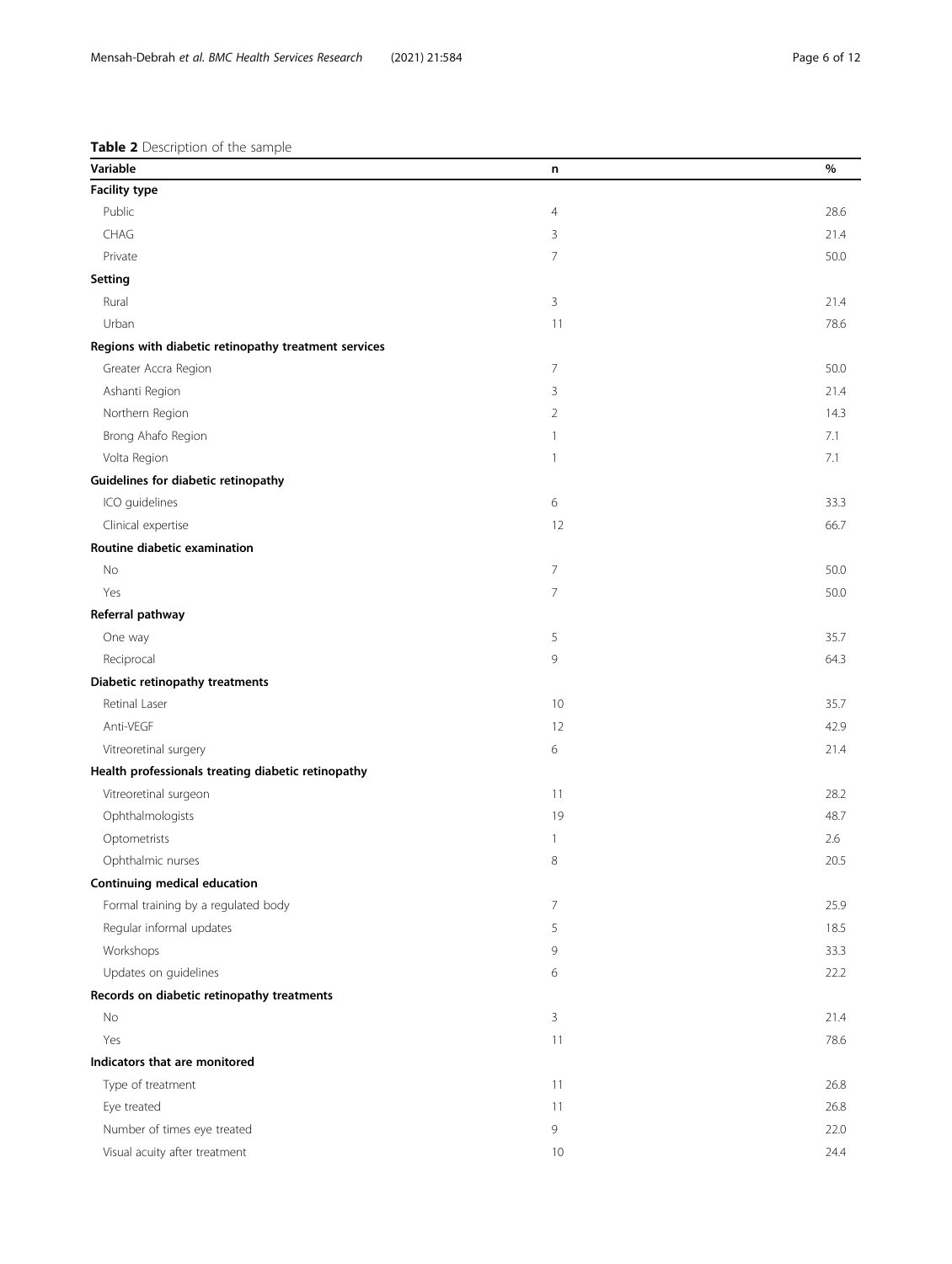| Table 2 Description of the sample (Continued) |  |  |
|-----------------------------------------------|--|--|
|                                               |  |  |

| Variable                              | n  | $\%$ |
|---------------------------------------|----|------|
| <b>NHIS coverage</b>                  |    |      |
| No                                    | 11 | 78.6 |
| Yes                                   | 3  | 21.4 |
| NHIS services on diabetic retinopathy |    |      |
| Diabetes care                         | 3  | 33.3 |
| DR screening                          | 3  | 33.3 |
| Laser photocoagulation                |    | 11.1 |
| Anti-VEGF                             |    | 11.1 |
| Vitreoretinal surgery                 |    | 11.1 |

n frequency of facilities, % percentage frequency of facilities, CHAG Christian Health Association of Ghana, Anti-VEGF Anti-vascular endothelial growth factor therapy, NHIS National Health Insurance Scheme

treatment at the national level. From the completed questionnaire, Ghana has a national health plan (which needs an update) and a national diabetes health plan covering primary prevention of blindness; community awareness and patient education; clinical care, services and supplies; and some complications but not including visual impairment. Ghana has a national prevention of blindness plan which lists DR as a priority.

From 11th June to 14th June 2018, stakeholders met to draw guidelines for DR management at the various levels of the existing health system. These guidelines cover primary prevention, secondary prevention and tertiary prevention of visual impairment from DR. They also cover the treatment of DR, referral and periodic follow-ups. Guidelines for DR management are in the final stages of completion. National protocols for DR screening and treatment are currently in preparation and almost ready.

Ghana has a nationwide information management system, the District Health Information Management System (DHIMS) which now captures DR treatment services as of April 2018. It captures information on the number of retinal lasers done, and the number of vitreoretinal surgeries done.

Some DR treatment services covered by the National Health Insurance Scheme are diabetes care and DR screening. Optometrists can play the following roles in DR treatment services: Health Education; Awareness Creation; DR screening; DR Grading; DR Counselling.

#### **Discussion**

This novel study presents the situation analysis of DR treatment services in Ghana and provides evidence on the breadth, coverage, workload and gaps in service delivery for DR treatment in Ghana. The results show geographical variation in the distribution of DR services, equipment, and human resource across Ghana. Furthermore, the price of DR treatment (anti-VEGF) was

significantly influenced by the setting and regions in which patients are utilising these services.

The estimated burden of diabetes mellitus is 3.6% of the general population aged 20 years and above and for Ghana, which translates to 533,000 Ghanaians living with diabetes mellitus  $[18]$ . Of this number, an estimated 34% of them constituting about 181, 220 diabetics have DR [[19](#page-10-0)] while about 53,300 about persons with diabetes representing 10% will have VTDR [\[19](#page-10-0)]. Considering that only 14 facilities offer DR treatment services at the end of December 2017, serving 53,330 people needing treatment for VTDR, will put a considerable burden on resources available in the various health facilities. Besides these numbers, the majority of the facilities are in Accra, the nation's capital leaving other regions deprived of DR treatment services.

In Ghana, retinal lasers and intravitreal Anti-VEGF injections are given by Ophthalmologists and vitreoretinal surgeons, which is recommended by the ICO [[20](#page-10-0)] although in other places like the United Kingdom, ophthalmic nurses are allowed to give Anti-VEGF injections [[21,](#page-10-0) [22\]](#page-10-0). Our study indicates that VR surgeons and Ophthalmologists involved in DR treatment are not equally distributed around the country leaving gaps in DR treatment services between regions, urban and rural areas, which are consistent with findings from a similar study in the western province of Sri-Lanka in 2017 [\[8](#page-10-0)]. Of the 11 facilities with VR surgeons, 90.9% are located in the Greater Accra region and the remaining 9.1% in the Ashanti region leaving the rest of the country deprived of vitreoretinal services. DR patients in the northern part of the country will have challenges travelling down to health facilities in these regions located in the southern part of the country especially if they are from areas where resources are limited and road networks are bad. Reasons why VR surgeons are concentrated in these regions may be because these are the two most populous regions in the country. Together, these regions represent 34.87% of Ghana's total population [\[23](#page-11-0), [24\]](#page-11-0).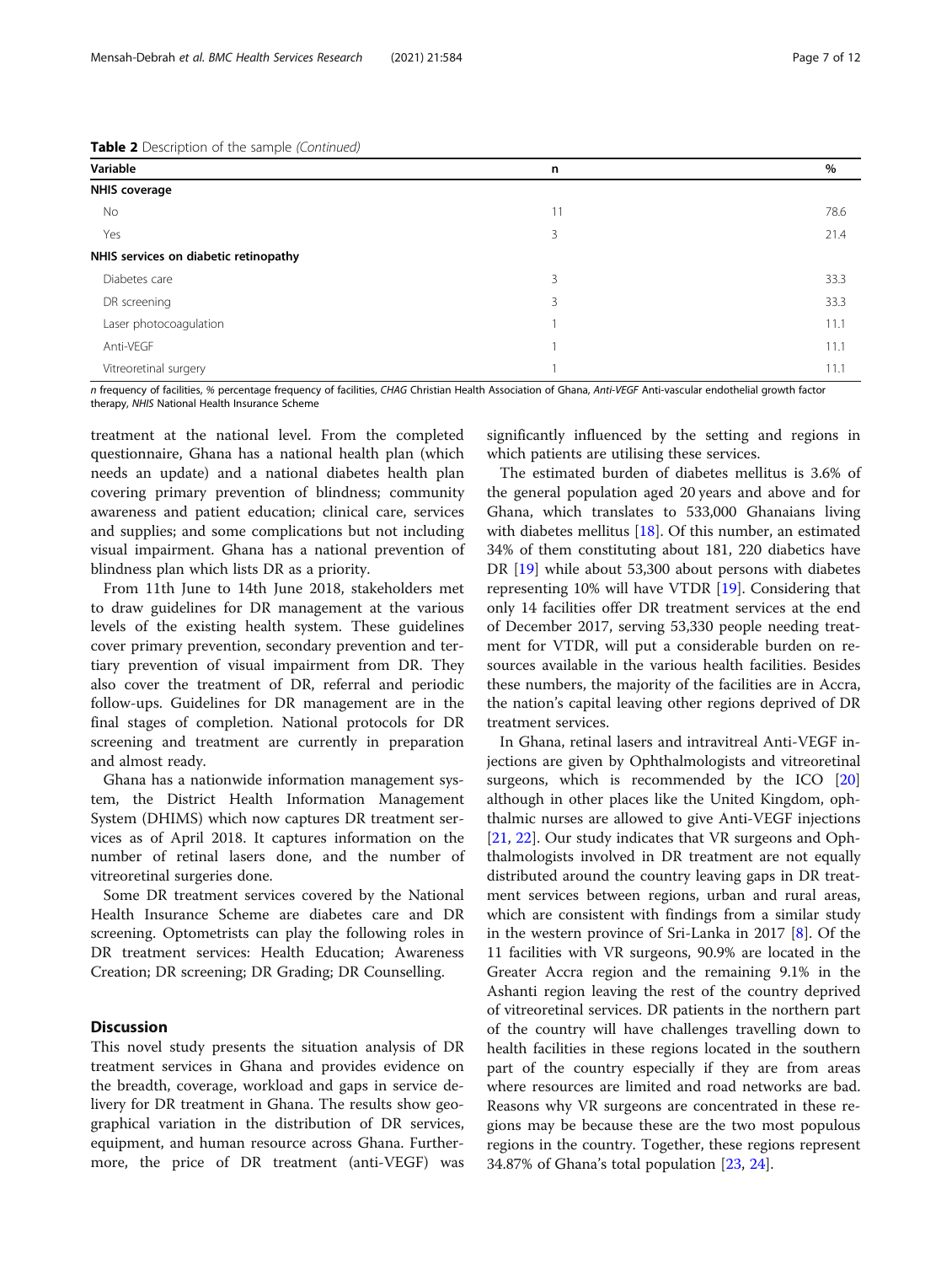## <span id="page-7-0"></span>Table 3 Distribution of personnel, workload, and diabetic retinopathy treatment services in Ghana

| Variable                          | Setting  |             | <b>Facility type</b> |            |              | <b>Regions</b> |             |           |            |          |
|-----------------------------------|----------|-------------|----------------------|------------|--------------|----------------|-------------|-----------|------------|----------|
|                                   | Rural    | Urban       | Public               | CHAG       | Private      | GAR            | AR          | <b>NR</b> | <b>BAR</b> | VR       |
|                                   | n (%)    | n (%)       | n (%)                | n (%)      | n (%)        | n (%)          | n (%)       | n (%)     | n (%)      | n (%)    |
| Health professionals treating DR  |          |             |                      |            |              |                |             |           |            |          |
| Vitreoretinal surgeon             | 0(0.0)   | 11 (100.0)  | 4(36.36)             | 1(9.09)    | 6(54.55)     | 10 (90.9)      | 1(9.1)      | 0(0.0)    | 0(0.0)     | 0(0.0)   |
| Ophthalmologist                   | 4(21.1)  | 15 (78.9)   | 6(31.6)              | 3(15.8)    | 10(52.6)     | 10 (52.63)     | 4(21.05)    | 3 (15.79) | 1(5.26)    | 1(5.26)  |
| Optometrist                       | 0(0.0)   | 1(100.0)    | 0(0.0)               | 0(0.0)     | 1(100)       | 1(100.0)       | 0(0.0)      | 0(0.0)    | 0(0.0)     | (0.0)    |
| Ophthalmic nurse                  | 3(37.5)  | 5(62.5)     | 0(0.0)               | 3(37.5)    | 5(62.5)      | 5(62.5)        | 0(0.0)      | 0(0.0)    | 0(0.0)     | 3(37.5)  |
| DRT                               |          |             |                      |            |              |                |             |           |            |          |
| Retinal laser photocoagulation    | 3(30.0)  | 7(70.0)     | 2(20.0)              | 3(30.0)    | 5(50.0)      | 6(60.0)        | 1(10.0)     | 1(10.0)   | 1(10.0)    | 1(10.0)  |
| Anti-VEGF                         | 1(9.1)   | 11 (90.9)   | 4(33.33)             | 1(8.33)    | 7 (58.33)    | 7(58.3)        | 3(25.0)     | 2(16.7)   | 0(0.0)     | 0(0.0)   |
| Vitreoretinal surgery             | 0(0.0)   | 6(100.0)    | 2(33.3)              | 0(0.0)     | 4(66.7)      | 5(83.3)        | 1(16.7)     | 0(0.0)    | 0(0.0)     | 0(0.0)   |
| <b>Guidelines for DRT</b>         |          |             | 3(33.3)              |            |              |                |             |           |            |          |
| ICO guidelines                    | 1(16.7)  | 5(83.3)     | 2(33.3)              | 1(16.7)    | 3(50.0)      | 2(33.3)        | 2(33.3)     | 1(16.7)   | 1(16.7)    | 0(0.0)   |
| Clinical expertise                | 3(25.0)  | 9(75.0)     | 4(33.3)              | 3(25.0)    | 5(41.7)      | 5(41.7)        | 3(25.0)     | 2(16.7)   | 1(8.3)     | 1(8.3)   |
| Routine diabetic examination      | 2(28.6)  | 5(71.4)     | 3 (42.86)            | 2(28.57)   | 2(28.57)     | 4 (57.14)      | 0(0.0)      | 1 (14.29) | 1 (14.29)  | 1(14.3)  |
| Referral pathway                  |          |             |                      |            |              |                |             |           |            |          |
| One-way                           | 0(0.0)   | 5(100.0)    | 1(20.0)              | 1(20.0)    | 3(60.0)      | 4(80.0)        | 1(20.00)    | 0(0.0)    | 0(0.0)     | 0(0.0)   |
| Reciprocal                        | 3(33.3)  | 6(66.7)     | 3(33.33)             | 2(22.22)   | 4 (44.44)    | 3(33.33)       | 2(22.22)    | 2(22.22)  | 1(11.11)   | 1(11.1)  |
| <b>Records availability</b>       | 3(27.3)  | 8(72.7)     | 2(18.18)             | 3(27.27)   | 6 (54.55)    | 5 (45.45)      | 2(18.18)    | 2(18.18)  | 1(9.09)    | 1(9.09)  |
| Number of people treated          |          |             |                      |            |              |                |             |           |            |          |
| Retinal laser                     | 33 (1.9) | 1669 (98.1) | 293 (17.22)          | 117 (6.87) | 1292 (75.91) | 1461 (85.84)   | 208 (12.22) | 5(0.29)   | 10 (0.59)  | 18(1.1)  |
| Anti-VEGF                         | 15(0.8)  | 1953 (99.2) | 268 (13.62)          | 124 (6.30) | 1576 (80.08) | 1716 (87.20)   | 229 (11.64) | 23 (1.17) | 0(0.0)     | 0(0.0)   |
| Vitreoretinal surgery             | 0(0.0)   | 407 (100.0) | 22 (5.41)            | 21 (5.16)  | 364 (89.43)  | 407 (100.0)    | 0(0.0)      | 0(0.0)    | 0(0.0)     | 0(0.0)   |
| Number of eyes treated            |          |             |                      |            |              |                |             |           |            |          |
| Retinal laser photocoagulation    | 37(1.3)  | 2910 (98.7) | 406 (13.78)          | 117 (3.97) | 2424 (82.25) | 2589 (87.85)   | 321 (10.89) | 9(0.31)   | 10 (0.34)  | 18 (0.6) |
| Anti-VEGF                         | 21(0.6)  | 3435 (99.4) | 338 (9.78)           | 124 (3.59) | 2994 (86.63) | 3103 (89.79)   | 318 (9.20)  | 35 (1.01) | 0(0.0)     | (0.0)    |
| Vitreoretinal surgery             | 0(0.0)   | 533 (100.0) | 22 (4.13)            | 21 (3.94)  | 490 (91.93)  | 533 (100.0)    | 0(0.0)      | 0(0.0)    | 0(0.0)     | 0(0.0)   |
| <b>Checklist for DRT services</b> |          |             |                      |            |              |                |             |           |            |          |
| Screening protocols for DM        | 2(28.6)  | 5(71.4)     | 4(57.14)             | 1(14.29)   | 2(28.57)     | 3(42.86)       | 1(14.29)    | 2(28.57)  | 1 (14.29)  | 0(0.00)  |
| Screening protocols for DR        | 1(11.1)  | 8(88.9)     | 4 (44.44)            | 1(11.11)   | 4(44.44)     | 6(66.67)       | 1(11.11)    | 2(22.22)  | 0(0.0)     | 0(0.0)   |
| Grading protocols for DR          | 1(11.1)  | 8(88.9)     | 4 (44.44)            | 1(11.11)   | 4 (44.44)    | 6(66.67)       | 1(11.11)    | 2(22.22)  | 0(0.0)     | 0(0.0)   |
| Treatment protocols for DR        | 1(11.1)  | 8 (88.9)    | 4 (44.44)            | 1(11.11)   | 4 (44.44)    | 6(66.67)       | 1(11.11)    | 2(22.22)  | 0(0.0)     | 0(0.0)   |
| DR treatment registry/records     | 2(18.2)  | 9(81.8)     | 3 (27.27)            | 2(18.18)   | 6 (54.55)    | 7(63.64)       | 1(9.09)     | 2(18.18)  | 1(9.09)    | 0(0.0)   |
| Anti-VEGF drugs                   | 1(8.3)   | 11 (91.7)   | 4 (33.33)            | 1(8.33)    | 7 (58.33)    | 7 (58.33)      | 3(25.00)    | 2(16.67)  | 0(0.0)     | 0(0.0)   |
| 27 needle and 1 ml syringe        | 2(15.4)  | 11 (84.6)   | 4 (30.77)            | 2 (15.38)  | 7 (53.85)    | 7 (53.85)      | 3 (23.08)   | 2(15.38)  | 0(0.0)     | 1(7.69)  |
| Operating microscope              | 3(21.4)  | 11 (78.6)   | 4(28.57)             | 3(21.43)   | 7 (50.00)    | 7 (50.00)      | 3(21.43)    | 2 (14.29) | 1(7.14)    | 1(7.14)  |
| Retinal Laser machine             | 2(20.0)  | 8(80.0)     | 3(30.00)             | 3(30.00)   | 4(40.00)     | 7 (70.00)      | 1(10.0)     | 0(0.0)    | 1(10.00)   | 1(10.0)  |
| Vitrectomy machine                | 1(12.5)  | 7(87.5)     | 2(25.00)             | 2(25.00)   | 4 (50.00)    | 6 (75.00)      | 1(12.5)     | 0(0.0)    | 0(0.0)     | 1(12.5)  |
| Fundus/retinal camera             | 2(22.2)  | 7(77.8)     | 2(22.22)             | 2(22.22)   | 5 (55.56)    | 5 (55.56)      | 2(22.22)    | 1(11.11)  | 1(11.11)   | (0.0)    |
| OCT machine                       | 0(0.0)   | 7(100.0)    | 3 (42.86)            | 1 (14.29)  | 3(42.86)     | 6(85.7)        | 1(14.3)     | 0(0.0)    | 0(0.0)     | 0(0.0)   |
| Pan retinal photocoagulation lens | 1(10.0)  | 9(90.0)     | 3(30.0)              | 2(20.0)    | 5(50.0)      | 7 (70.00)      | 2(20.00)    | 0(0.0)    | 0(0.0)     | 1(10.0)  |
| FFA/ICG angiography               | 1(16.7)  | 5(83.3)     | 2(33.3)              | 1(16.7)    | 3(50.0)      | 4(66.67)       | 1(16.67)    | 0(0.0)    | 0(0.0)     | 1(16.7)  |
| Slit lamp biomicroscope           | 3(21.4)  | 11(78.6)    | 4(28.6)              | 3(21.4)    | 7(50.0)      | 7(50.0)        | 3(21.43)    | 2 (14.29) | 1(7.14)    | 1(7.14)  |
| Direct ophthalmoscope             | 3(21.4)  | 11 (78.6)   | 4(28.6)              | 3(21.4)    | 7(50.0)      | 7 (50.00)      | 3(21.43)    | 2 (14.29) | 1(7.14)    | 1(7.14)  |
| Indirect ophthalmoscope           | 3(21.4)  | 11(78.6)    | 4(28.6)              | 3(21.4)    | 7(50.0)      | 7 (50.00)      | 3(21.43)    | 2 (14.29) | 1(7.14)    | 1(7.14)  |
| 90 D lens                         | 3(23.08) | 10 (76.92)  | 4 (30.77)            | 3 (23.08)  | 6(46.15)     | 7 (53.85)      | 2(15.38)    | 2(15.38)  | 1(7.69)    | 1(7.69)  |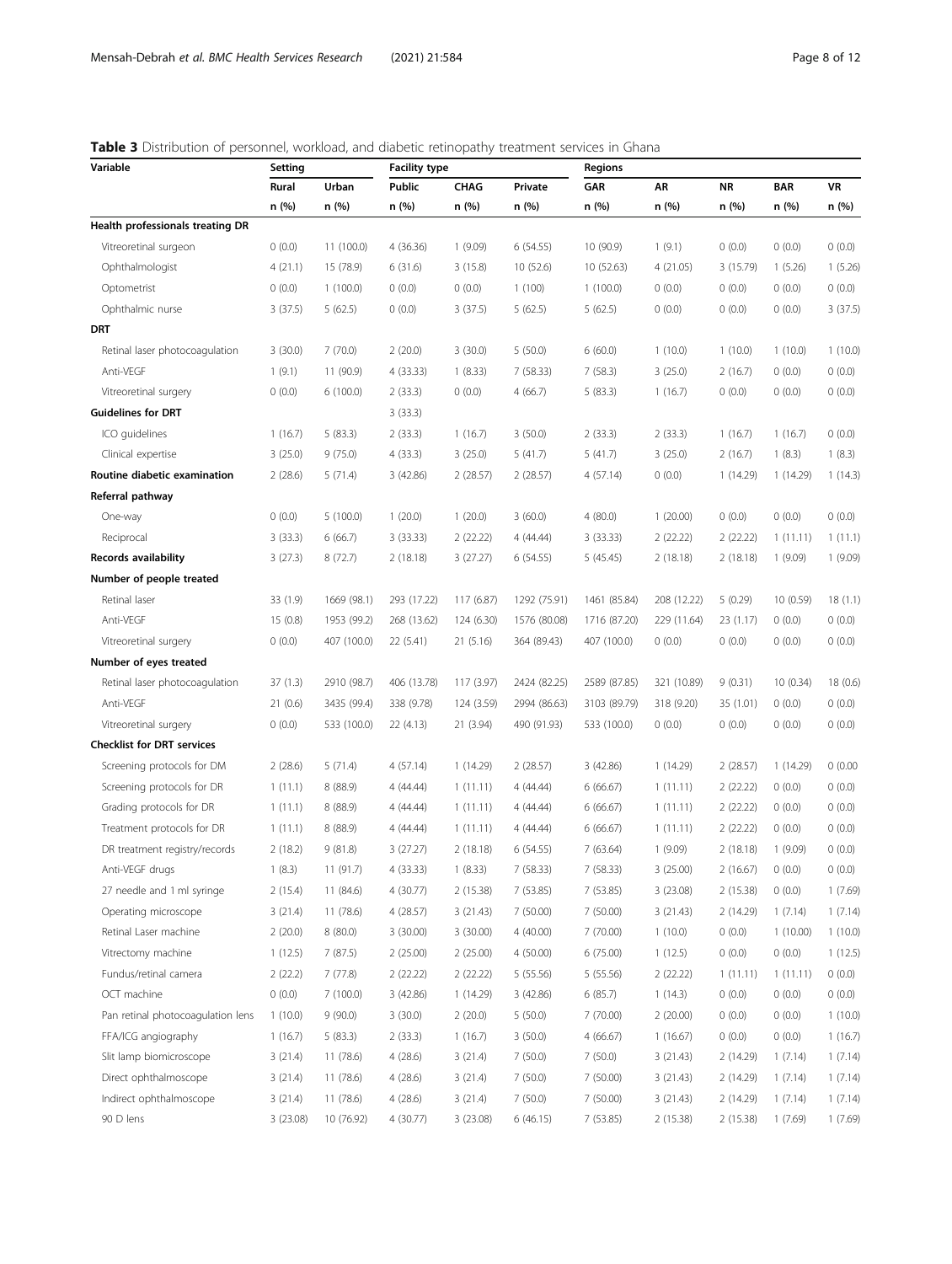Table 3 Distribution of personnel, workload, and diabetic retinopathy treatment services in Ghana (Continued)

| Variable                  | Setting |           | <b>Facility type</b> |             |          | <b>Regions</b> |          |           |            |           |
|---------------------------|---------|-----------|----------------------|-------------|----------|----------------|----------|-----------|------------|-----------|
|                           | Rural   | Urban     | Public               | <b>CHAG</b> | Private  | GAR            | AR       | <b>NR</b> | <b>BAR</b> | <b>VR</b> |
|                           | n (%)   | n(%)      | n(%)                 | n(%)        | n(%)     | n(%)           | n(%)     | n (%)     | n(%)       | n(%)      |
| 78 D lens                 | 2(15.4) | 11 (84.6) | 4(30.77)             | 2(15.38)    | 7(53.85) | 7(53.85)       | 3(23.08) | 2(15.38)  | (7.69)     | 0(0.0)    |
| 20 D lens                 | 3(21.4) | 11(78.6)  | 4(28.57)             | 3(21.43)    | 7(50.0)  | 7(50.0)        | 3(21.43) | 2(14.29)  | (7.14)     | (7.14)    |
| Three-mirror contact lens | 2(16.7) | 10(83.3)  | 4(33.3)              | 2(16.7)     | 6(50.0)  | 7 (58.33)      | 2(16.67) | 2(16.67)  | 0(0.0)     | (8.33)    |
| Visual acuity chart       | 3(21.4) | 11(78.6)  | 4(28.6)              | 3(21.4)     | 7(50.0)  | 7 (50.0)       | 3(21.43) | 2(14.29)  | (7.14)     | (7.14)    |

n frequency, % percentage frequency, CHAG Christian Health Association of Ghana, GAR Greater Accra Region, AR Ashanti Region, NR Northern Region, BAR Brong Ahafo Region, VR Volta Region, DRT Diabetic Retinopathy Treatments, Anti-VEGF Anti-vascular endothelial growth factor therapy, DM Diabetes mellitus, DR Diabetic retinopathy, OCT Optical Coherence Tomography, FFA Fluorescein Angiography, ICG Indocyanine Green, D Dioptres; Workload is defined as the total number of eyes treated for DR using retinal lasers, Anti-VEGF or by VR surgery

Moreover, we found disparities in the distribution of the number of ophthalmologists that administer DR treatment services across the country. Our results are consistent with similar studies that reported huge service delivery gaps in developing countries [\[8,](#page-10-0) [25](#page-11-0)–[27\]](#page-11-0). The World Health Organization (WHO) recommendation for human resource distribution for low-income countries, highlights that a minimum of four Ophthalmologists should serve a million population [\[26\]](#page-11-0). In Ghana, there are 91 ophthalmologists serving a population of approximately 30 million [\[28\]](#page-11-0). This number is less than what is needed. Furthermore some Ophthalmologists are not specialized in delivery of care for DR. Evidence from the current eye health systems assessment report [[29\]](#page-11-0) for Ghana showed an inequitable distribution of ophthalmologist across the country with many regions being understaffed. In addition, the report showed a limited number of sub-specialty (including experts in DR treatment) with the exception of paediatric ophthalmology [[29](#page-11-0)]. Furthermore, a study analysing eye health delivery in Ghana by Morny and colleagues showed a positive skewness in the distribution of human resources across two regions (Ashanti and Greater Accra regions) and with limited specialist eye care (such as DR services) equipment across the nation [\[28\]](#page-11-0). Our findings show an under-utilisation of human resources, especially with regions like the Eastern, Central, Western, Upper East and Upper West having no access to any form of DR treatment services.

In terms of DR treatment facilities' geographical location, most were concentrated in one region (Greater Accra Region), leaving the other regions underserved. Out of the total of ten administrative regions, five had no facilities providing DR services. Thus, the majority of patients have no access to services within their reach.

The lack of available services also means that DR and VTDR may only get noticed at advanced stages and even then, they will have to travel at greater cost to reach these referral centres where these services are provided. This has cost implications, and patients who cannot afford the cost of travelling to seek these services will have to be left to their fate. This goes against the fundamental principle of universal health coverage which aims to provide financial risk protection for persons seeking health care.

We observed that the price of Anti-VEGF per eye for DR treatment differs significantly across the facility's geographical location and regions. Our findings contrast with results from other similar studies which showed an association between the price of treatment and uptake of DR services [[30](#page-11-0)–[32](#page-11-0)]. For example, in a qualitative hospital-based survey in Nigeria, Ibrahim et al. [\[30](#page-11-0)] reported cost of DR treatment, including Anti-VEGF, was a disenabling factor for assessing DR treatment services. In addition, a study by Fletcher et al. [[32](#page-11-0)] in rural India identified direct and/or indirect cost as a barrier to the lower uptake of DR services. Furthermore, in a randomised control trial among people with diabetes mellitus, Lian et al. [\[31\]](#page-11-0) demonstrated that those with co-payment of service had lower DR screening uptake compared with subjects that received care with no charges. Our study shows that despite the higher cost of treatment, private centres located in the main cities delivered the majority of DR treatment in the country. This differs from the inverse care law [\[33](#page-11-0)], which states that "the availability of good medical care tends to vary inversely with the need for the population served". There is some evidence that shows that diabetes prevalence in Ghana is higher in urban centres as compared to rural areas [\[5](#page-10-0), [34](#page-11-0), [35](#page-11-0)]. This creates a higher demand in the cities, where the population are also likely to have a higher purchasing power, generating more demand for DR treatment services.

On the other hand, our results indicate that uptake of treatment services was not dependent on the price of treatment but may have been influenced by other factors like setting (facility location) [\[36\]](#page-11-0). This study observed that facilities with higher prices for laser treatment did more lasers than those with the lowest prices. The difference observed was that a large proportion (99%) of the lasers were done in urban centres rather than in rural settings. The purchasing power of residents of urban areas is higher than those in rural areas, which may have influenced DR treatment services' uptake within these settings.

Despite the study presenting preliminary nationwide data on DR treatment services, it still has some limitations. Our findings may have been underestimated since, in some facilities, the ophthalmologists admitted that not all completed treatments were imputed in the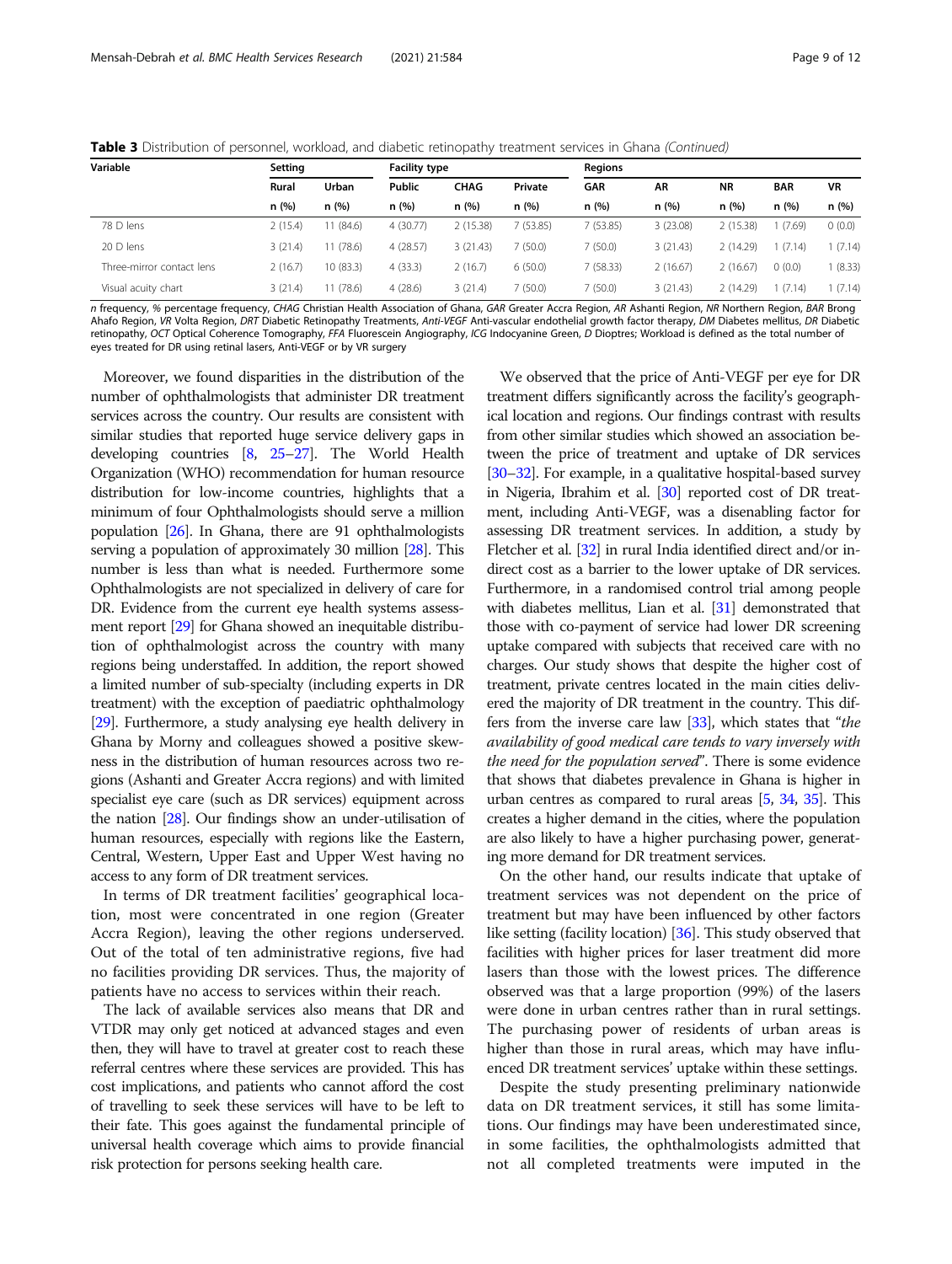|                      | Price per eye Retinal laser GH¢) |        |                              |         |         |             | Mean laser price as % of                                    | Mean laser price as % of                                            |
|----------------------|----------------------------------|--------|------------------------------|---------|---------|-------------|-------------------------------------------------------------|---------------------------------------------------------------------|
|                      | n                                | Mean   | Std.<br><b>Deviation</b>     | Minimum | Maximum | p-<br>value | Mean household income (GH¢)                                 | mean annual per capita income (GH¢)                                 |
| <b>Facility type</b> |                                  |        |                              |         |         |             |                                                             |                                                                     |
| Public               | $\overline{4}$                   | 262.50 | 205.65                       | 0.00    | 450.00  | 0.499       |                                                             |                                                                     |
| CHAG                 | 3                                | 200.00 | 100.00                       | 100.00  | 300.00  |             |                                                             |                                                                     |
| Private              | 7                                | 428.57 | 380.63                       | 0.00    | 1000.00 |             |                                                             |                                                                     |
| Setting              |                                  |        |                              |         |         |             |                                                             |                                                                     |
| Rural                | 3                                | 183.33 | 76.38                        | 100.00  | 250.00  | 0.349       |                                                             |                                                                     |
| Urban                | 11                               | 372.73 | 325.09                       | 0.00    | 1000.00 |             |                                                             |                                                                     |
| Regions              |                                  |        |                              |         |         |             |                                                             |                                                                     |
| GAR                  | $\overline{\phantom{a}}$         | 528.57 | 279.67                       | 200.00  | 1000.00 | 0.175       | 0.82                                                        | 2.45                                                                |
| AR                   | 3                                | 133.33 | 230.94                       | 0.00    | 400.00  |             | 0.18                                                        | 0.24                                                                |
| <b>NR</b>            | $\overline{2}$                   | 125.00 | 176.78                       | 0.00    | 250.00  |             | 0.55                                                        | 2.17                                                                |
| BAR                  | $\mathbf{1}$                     | 200.00 |                              | 200.00  | 200.00  |             | 0.65                                                        | 1.59                                                                |
| VR                   | $\mathbf{1}$                     | 100.00 |                              | 100.00  | 100.00  |             | 0.32                                                        | 1.35                                                                |
| NHIS Coverage        |                                  |        |                              |         |         |             |                                                             |                                                                     |
| No                   | 11                               | 331.82 | 327.32                       | 0.00    | 1000.00 | 0.994       |                                                             |                                                                     |
| Yes                  | 3                                | 333.33 | 202.07                       | 100.00  | 450.00  |             |                                                             |                                                                     |
|                      |                                  |        | Price per eye Anti-VEGF GH¢) |         |         |             | Mean anti-VEGF price as % of<br>mean household income (GH¢) | Mean anti-VEGF price as % of mean<br>annual per capita income (GH¢) |
| <b>Facility type</b> |                                  |        |                              |         |         |             |                                                             |                                                                     |
| Public               | $\overline{4}$                   | 487.50 | 232.29                       | 250.00  | 800.00  | 0.181       |                                                             |                                                                     |
| CHAG                 | 3                                | 166.67 | 288.68                       | 0.00    | 500.00  |             |                                                             |                                                                     |
| Private              | 7                                | 492.86 | 242.26                       | 200.00  | 950.00  |             |                                                             |                                                                     |
| Setting              |                                  |        |                              |         |         |             |                                                             |                                                                     |
| Rural                | 3                                | 133.33 | 230.94                       | 0.00    | 400.00  | 0.028       |                                                             |                                                                     |
| Urban                | 11                               | 500.00 | 224.72                       | 200.00  | 950.00  |             |                                                             |                                                                     |
| Regions              |                                  |        |                              |         |         |             |                                                             |                                                                     |
| GAR                  | 7                                | 607.14 | 196.70                       | 400.00  | 950.00  | 0.010       | 0.94                                                        | 2.81                                                                |
| AR                   | 3                                | 250.00 | 50.00                        | 200.00  | 300.00  |             | 0.34                                                        | 0.44                                                                |
| <b>NR</b>            | $\overline{2}$                   | 450.00 | 70.71                        | 400.00  | 500.00  |             | 1.96                                                        | 7.83                                                                |
| BAR                  | 1                                | 0.00   |                              | 0.00    | 0.00    |             | 0.00                                                        | 0.00                                                                |
| <b>VR</b>            | $\mathbf{1}$                     | 0.00   |                              | 0.00    | 0.00    |             | 0.00                                                        | 0.00                                                                |
| <b>NHIS Coverage</b> |                                  |        |                              |         |         |             |                                                             |                                                                     |
| No                   | 11                               | 413.64 | 216.90                       | 0.00    | 800.00  | 0.181       |                                                             |                                                                     |
| Yes                  | 3                                | 450.00 | 476.97                       | 0.00    | 950.00  |             |                                                             |                                                                     |

<span id="page-9-0"></span>Table 4 Comparison of Cost of Diabetic Retinopathy Treatment to Annual Average Incomes in Ghana

n number of facilities, Anti-VEGF Anti-vascular endothelial growth factor therapy, CHAG Christian Health Association of Ghana, NHIS National Health Insurance Scheme, GAR Greater Accra Region, AR Ashanti Region, NR Northern Region, BAR Brong Ahafo Region, VR Volta Region, Std. Deviation standard deviation; Statistical test employed one-way Analysis of variance (ANOVA) and significance set at  $p < 0.05$ . Mean annual household income (GH¢) and Mean annual per capita income (GH¢) is based on the Ghana Living Standards Survey Round 7 (GLSS-7) Report. Report [[17\]](#page-10-0)

records folder and that they did more lasers and anti-VEGF treatments than were recorded. This could lead to underestimating people treated for DR. Facilities, which started DR treatment in 2018 and a private facility that was temporarily closed down at the time of the study were excluded.

#### Conclusions

It is imperative to put measures in place to deal with DR given the disparities in the distribution of human

resources and facilities for managing DR in Ghana. This study will aid in planning services for DR, ensuring resources are fairly distributed and access to treatment services are readily available countrywide. Services for DR should be incorporated into mainstream diabetes care so that treatment services will be readily accessible to people living with VTDR. DR treatment services should be included in NHIS packages allocated for diabetes complications to ease the financial burden of people with VTDR.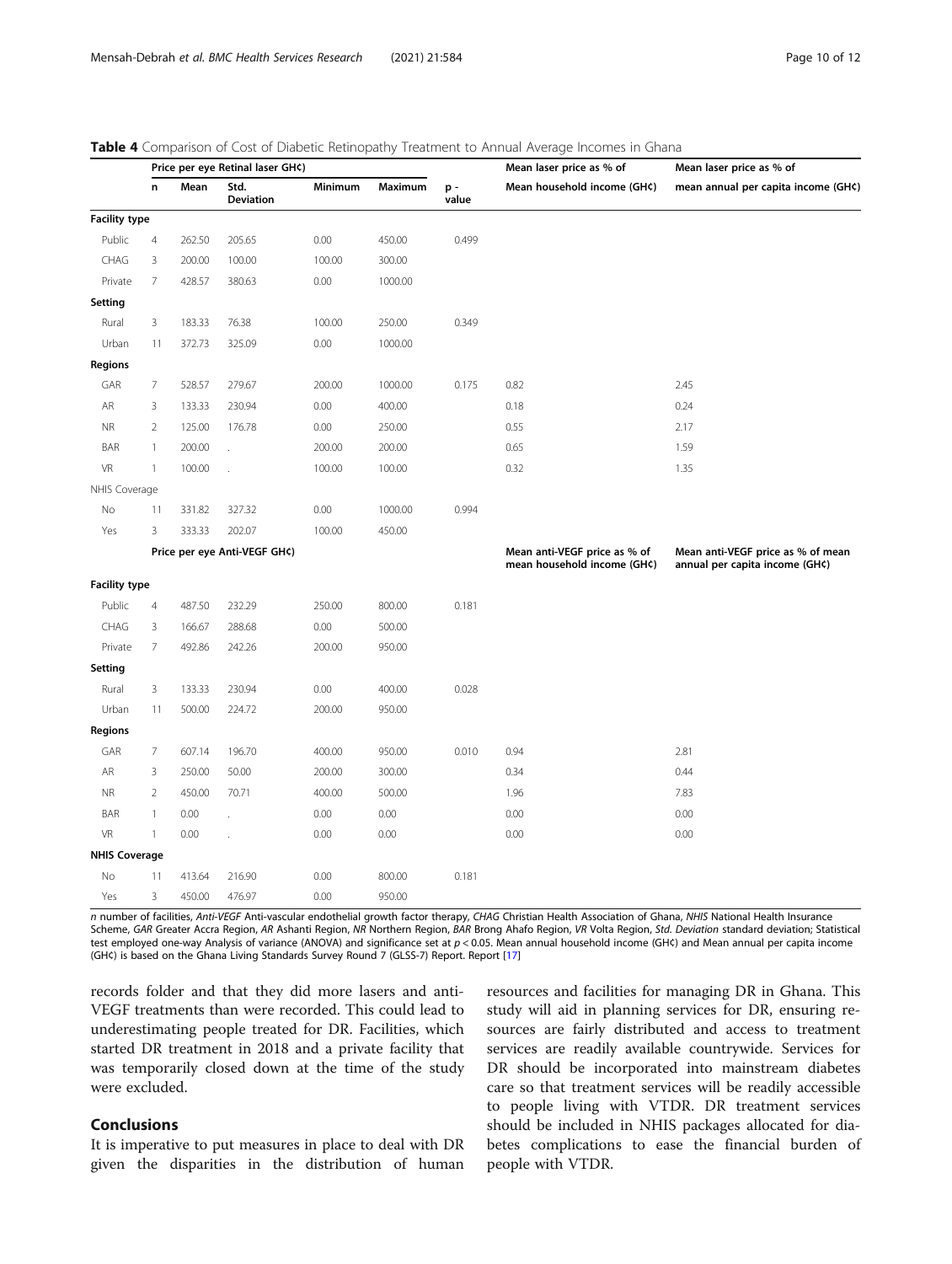#### <span id="page-10-0"></span>Abbreviations

Anti-VEGF: Anti–vascular endothelial growth factor therapy; CHAG: Christian Health Association of Ghana; DR: Diabetic retinopathy; NGO: Non-Governmental Organisation; NHIS: National Health Insurance Scheme; VR: Vitreoretinal; VTDR: Vision-threatening diabetic retinopathy

#### Supplementary Information

The online version contains supplementary material available at [https://doi.](https://doi.org/10.1186/s12913-021-06608-9) [org/10.1186/s12913-021-06608-9.](https://doi.org/10.1186/s12913-021-06608-9)

| <b>Additional file 1.</b> |  |
|---------------------------|--|
| <b>Additional file 2.</b> |  |
| <b>Additional file 3.</b> |  |
| <b>Additional file 4.</b> |  |

#### Acknowledgements

We would like to thank Dr. James Addy (Ghana National Eye Care Coordinator), Gifty Boafo (Ghana National Eye Care Unit), and Dr. Hilarius Abiwu (Deputy Director Public Health Ghana Health Service) for their contributions towards this project.

#### Authors' contributions

AMD and CB conceived and designed the project. AMD carried out data collection. DBK, KOA, and IODJ provided technical support. AMD, KOA, and IODJ performed data analyses. AMD, KAA, DBK, KOA, IODJ and CB interpreted data for this study. AMD, KAA, DBK, KOA, IODJ and CB drafted the work and revised it critically for important intellectual content. KAA and CB supervised the study. All authors read and approved the final manuscript.

#### Funding

This study was financially supported by the Hooper Grant, a student research grant coordinated through the International Centre for Eye Health, London School of Hygiene and Tropical Medicine, London, United Kingdom.

#### Availability of data and materials

The datasets used and/or analysed during the current study are available from the corresponding author on reasonable request.

#### **Declarations**

#### Ethics approval and consent to participate

Ethical approval was obtained from the institutional review committees at the London School of Hygiene and Tropical Medicine (Reference Number: 15308) and the institutional review boards of three major hospitals in Ghana; namely Korle Bu Teaching Hospital (Reference Number: KBTH-IRB/00060/ 2018), Komfo Anokye Teaching Hospital (Reference Number: CHRPE/AP/328/ 18) and 37 Military Hospital (Reference Number: 37MH-IRB IPN/218/2018). Informed consent and permission were obtained from facility heads and study participants prior to participation. All methods were carried out in accordance with relevant guidelines and regulations.

#### Consent for publication

Not applicable.

#### Competing interests

The authors declare that they have no competing interests.

#### Author details

<sup>1</sup>National Eye Care Unit, Ghana Health Service, Accra, Ghana. <sup>2</sup>International Centre for Eye Health, London School of Hygiene and Tropical Medicine, London, UK. <sup>3</sup>Ophthalmology Unit, Department of Surgery, Korle Bu Teaching Hospital, College of Health Sciences, School of Medicine and<br>Dentistry, University of Ghana, Accra, Ghana. <sup>4</sup>Department of Optometry and Visual Science, Kwame Nkrumah University of Science and Technology, Kumasi, Ghana.

#### Received: 28 January 2021 Accepted: 3 June 2021 Published online: 17 June 2021

#### References

- 1. Cho NH, Shaw JE, Karuranga S, Huang Y, da Rocha Fernandes JD, Ohlrogge AW, et al. IDF diabetes atlas: global estimates of diabetes prevalence for 2017 and projections for 2045. Diabetes Res Clin Pract. 2018;138:271–81. <https://doi.org/10.1016/j.diabres.2018.02.023>.
- 2. Whiting DR, Guariguata L, Weil C, Shaw J. IDF diabetes atlas: global estimates of the prevalence of diabetes for 2011 and 2030. Diabetes Res Clin Pract. 2011;94(3):311–21. [https://doi.org/10.1016/j.diabres.2011.10.029.](https://doi.org/10.1016/j.diabres.2011.10.029)
- 3. Mbanya JC, Motala AA, Sobngwi E, Assah FK, Enoru ST. Diabetes in sub-Saharan Africa. Lancet. 2010;375(9733):2254–66. [https://doi.org/10.1016/S014](https://doi.org/10.1016/S0140-6736(10)60550-8) [0-6736\(10\)60550-8.](https://doi.org/10.1016/S0140-6736(10)60550-8)
- 4. Popkin BM. The nutrition transition and its health implications in lowerincome countries. Public Health Nutr. 1998;1(1):5–21. [https://doi.org/10.1](https://doi.org/10.1079/PHN19980004) [079/PHN19980004](https://doi.org/10.1079/PHN19980004).
- 5. Asamoah-Boaheng M, Sarfo-Kantanka O, Tuffour AB, Eghan B, Mbanya JC. Prevalence and risk factors for diabetes mellitus among adults in Ghana: a systematic review and meta-analysis. Int Health. 2019;11(2):83–92. [https://](https://doi.org/10.1093/inthealth/ihy067) [doi.org/10.1093/inthealth/ihy067.](https://doi.org/10.1093/inthealth/ihy067)
- 6. Lee R, Wong TY, Sabanayagam C. Epidemiology of diabetic retinopathy, diabetic macular edema and related vision loss. Eye Vis (Lond). 2015;2(1):17. <https://doi.org/10.1186/s40662-015-0026-2>.
- 7. Sharma A. Emerging simplified retinal imaging. Dev Ophthalmol. 2017;60: 56–62. <https://doi.org/10.1159/000459690>.
- 8. Piyasena PN, Murthy GV. A situation analysis of diabetic eye care service delivery in health care institutions of the Western Province of Sri Lanka. Ceylon Med J. 2017;62(3):205–6. <https://doi.org/10.4038/cmj.v62i3.8527>.
- Amoah AG, Owusu SK, Acheampong JW, Agyenim-Boateng K, Asare HR, Owusu AA, et al. A national diabetes care and education programme: the Ghana model. Diabetes Res Clin Pract. 2000;49(2–3):149–57. [https://doi.org/1](https://doi.org/10.1016/S0168-8227(00)00140-6) [0.1016/S0168-8227\(00\)00140-6](https://doi.org/10.1016/S0168-8227(00)00140-6).
- 10. Poore S, Foster A, Zondervan M, Blanchet K. Planning and developing services for diabetic retinopathy in sub-Saharan Africa. Int J Health Policy Manag. 2015;4(1):19–28. [https://doi.org/10.15171/ijhpm.2015.04.](https://doi.org/10.15171/ijhpm.2015.04)
- 11. Blanchet K, Patel D. Applying principles of health system strengthening to eye care. Indian J Ophthalmol. 2012;60(5):470–4. [https://doi.org/10.4103/03](https://doi.org/10.4103/0301-4738.100553) [01-4738.100553.](https://doi.org/10.4103/0301-4738.100553)
- 12. Blanchet K, Gilbert C, de Savigny D. Rethinking eye health systems to achieve universal coverage: the role of research. Br J Ophthalmol. 2014; 98(10):1325–8. <https://doi.org/10.1136/bjophthalmol-2013-303905>.
- 13. GSS: Ghana Census 2010 Summary report (2012). [https://statsghana.gov.gh/](https://statsghana.gov.gh/gssmain/storage/img/marqueeupdater/Census2010_Summary_report_of_final_resultspdf) gssmain/storage/img/marqueeupdater/Census2010\_Summary\_report\_of [final\\_resultspdf.](https://statsghana.gov.gh/gssmain/storage/img/marqueeupdater/Census2010_Summary_report_of_final_resultspdf)
- 14. UN. World population prospects the 2017 revision (2017). [https://popula](https://population.un.org/wpp/publications/files/wpp2017_keyfindings.pdf) [tion.un.org/wpp/publications/files/wpp2017\\_keyfindings.pdf](https://population.un.org/wpp/publications/files/wpp2017_keyfindings.pdf).
- 15. GSS: Annual Gross Domestic Product (2015). [https://statsghana.gov.gh/](https://statsghana.gov.gh/gssmain/fileUpload/National%20Accounts/2015_Annual_GDP_September_2015_Editionpdf) [gssmain/fileUpload/National%20Accounts/2015\\_Annual\\_GDP\\_September\\_2](https://statsghana.gov.gh/gssmain/fileUpload/National%20Accounts/2015_Annual_GDP_September_2015_Editionpdf) [015\\_Editionpdf.](https://statsghana.gov.gh/gssmain/fileUpload/National%20Accounts/2015_Annual_GDP_September_2015_Editionpdf)
- 16. Cooke E, Hague S, McKay A. The Ghana poverty and inequality report; 2016.
- 17. GLSS: Ghana living standards survey 7; GLSS (2019). [https://www.sta](https://www.statsghanagovgh/gssmain/fileUpload/pressrelease/GLSS7%20MAIN%20REPORT_FINALpdf) [tsghanagovgh/gssmain/fileUpload/pressrelease/GLSS7%20MAIN%2](https://www.statsghanagovgh/gssmain/fileUpload/pressrelease/GLSS7%20MAIN%20REPORT_FINALpdf) OREPORT\_FINALpdf.
- 18. IDF. International Diabetes Federation: Diabetes Atlas. 8th ed; 2017.
- 19. Yau JW, Rogers SL, Kawasaki R, Lamoureux EL, Kowalski JW, Bek T, et al. Global prevalence and major risk factors of diabetic retinopathy. Diabetes Care. 2012;35(3):556–64. <https://doi.org/10.2337/dc11-1909>.
- 20. Wong TY, Sun J, Kawasaki R, Ruamviboonsuk P, Gupta N, Lansingh VC, et al. Guidelines on diabetic eye care: the International Council of Ophthalmology Recommendations for screening, follow-up, referral, and treatment based on resource settings. Ophthalmology. 2018;125(10):1608–22. [https://doi.](https://doi.org/10.1016/j.ophtha.2018.04.007) [org/10.1016/j.ophtha.2018.04.007.](https://doi.org/10.1016/j.ophtha.2018.04.007)
- 21. Michelotti MM, Abugreen S, Kelly SP, Morarji J, Myerscough D, Boddie T, et al. Transformational change: nurses substituting for ophthalmologists for intravitreal injections - a quality-improvement report. Clin Ophthalmol. 2014; 8:755–61. <https://doi.org/10.2147/OPTH.S59982>.
- 22. DaCosta J, Hamilton R, Nago J, Mapani A, Kennedy E, Luckett T, et al. Implementation of a nurse-delivered intravitreal injection service. Eye (Lond). 2014;28(6):734–40. <https://doi.org/10.1038/eye.2014.69>.